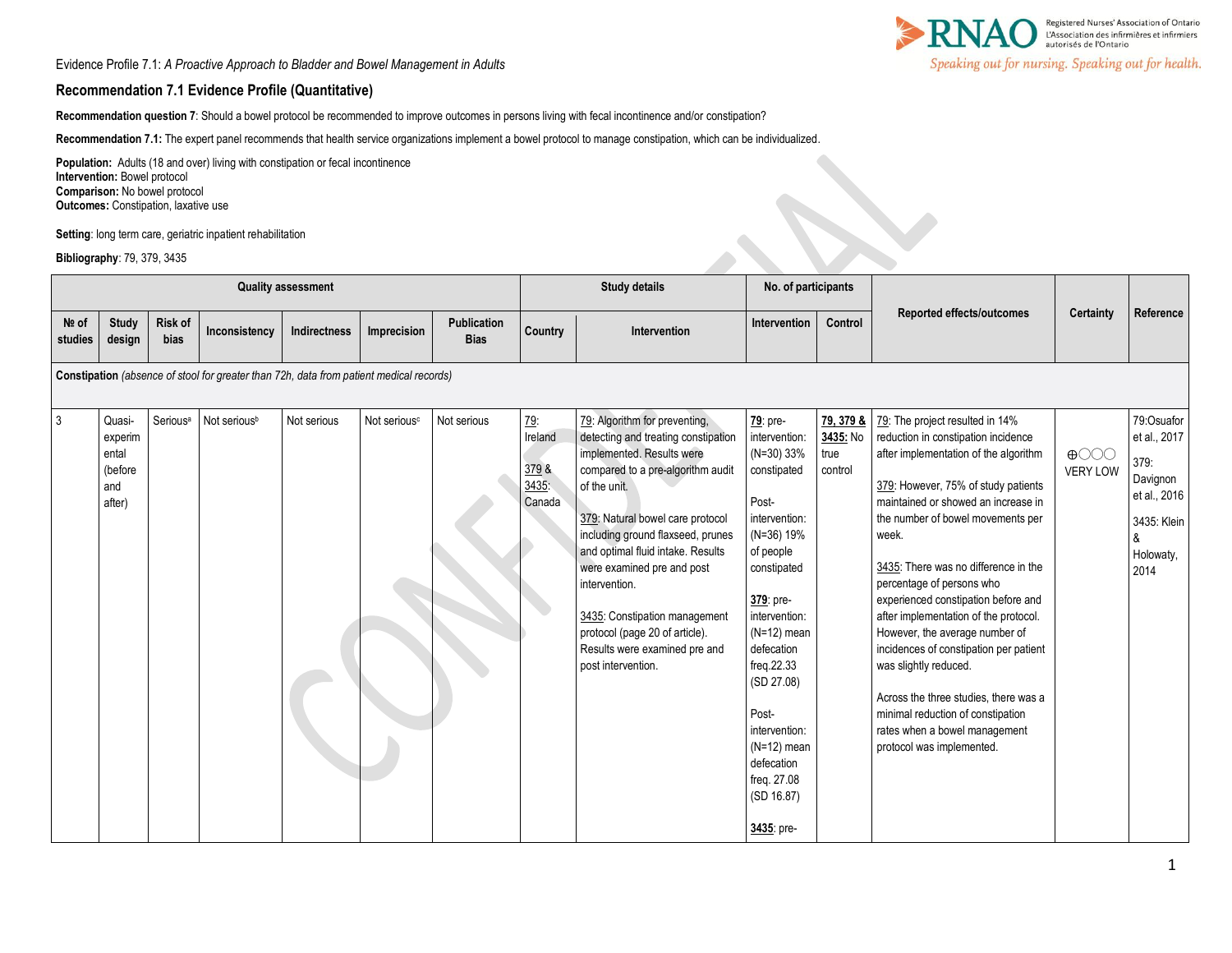

Speaking out for nursing. Speaking out for health.

Evidence Profile 7.1: *A Proactive Approach to Bladder and Bowel Management in Adults*

| <b>Quality assessment</b> |                                                        |                      |               |              |                      |                                                                                                             |                          | <b>Study details</b>                                                                                                                                                                                                                                                                | No. of participants                                                                                                                                                                                                                                             |                                                |                                                                                                                                                                                                                                                                                                                                                                                    |                                |                                                                           |
|---------------------------|--------------------------------------------------------|----------------------|---------------|--------------|----------------------|-------------------------------------------------------------------------------------------------------------|--------------------------|-------------------------------------------------------------------------------------------------------------------------------------------------------------------------------------------------------------------------------------------------------------------------------------|-----------------------------------------------------------------------------------------------------------------------------------------------------------------------------------------------------------------------------------------------------------------|------------------------------------------------|------------------------------------------------------------------------------------------------------------------------------------------------------------------------------------------------------------------------------------------------------------------------------------------------------------------------------------------------------------------------------------|--------------------------------|---------------------------------------------------------------------------|
| Nº of<br>studies          | Study<br>design                                        | Risk of<br>bias      | Inconsistency | Indirectness | Imprecision          | Publication<br><b>Bias</b>                                                                                  | Country                  | Intervention                                                                                                                                                                                                                                                                        | Intervention                                                                                                                                                                                                                                                    | Control                                        | <b>Reported effects/outcomes</b>                                                                                                                                                                                                                                                                                                                                                   | Certainty                      | Reference                                                                 |
|                           |                                                        |                      |               |              |                      |                                                                                                             |                          |                                                                                                                                                                                                                                                                                     | intervention:<br>(N=137) Pts<br>with<br>constipation<br>$= 70.8%$ &<br>mean<br>incidence per<br>pt. = $1.4$ (SD)<br>(1.3)<br>Post-<br>intervention:<br>(N=168) Pts<br>with<br>constipation<br>$= 63.1\%$ &<br>mean<br>incidence per<br>$pt. = 1.05$<br>(SD 1.1) |                                                |                                                                                                                                                                                                                                                                                                                                                                                    |                                |                                                                           |
|                           |                                                        |                      |               |              |                      | Laxative use (number of pts. prescribed laxatives, laxative/pharmaceuticals for constipation doses per pt.) |                          |                                                                                                                                                                                                                                                                                     |                                                                                                                                                                                                                                                                 |                                                |                                                                                                                                                                                                                                                                                                                                                                                    |                                |                                                                           |
| $\overline{2}$            | Quasi-<br>experim<br>ental<br>(before<br>and<br>after) | Serious <sup>a</sup> | Not serious   | Not serious  | Serious <sup>d</sup> | Not serious                                                                                                 | 3435 &<br>379:<br>Canada | 379: Natural bowel care protocol<br>including ground flaxseed, prunes<br>and optimal fluid intake. Results<br>were examined pre and post<br>intervention.<br>3435: Constipation management<br>protocol (page 20 of article).<br>Results were examined pre and<br>post intervention. | 379: pre-<br>intervention:<br>$(N=12)$ mean<br>number of<br>$dosages =$<br>47.74 (SD<br>45.46)<br>Post-<br>intervention:<br>$(N=12)$ mean<br>number of<br>dosages=<br>21.08 (SD                                                                                 | 379 &<br>3435: No<br>true<br>control<br>group. | 379: There was a decrease in<br>pharmaceutical dose used for<br>constipation after implementation of a<br>natural bowel care protocol.<br>3435: There was a slight decrease in<br>the percentage of patients prescribed<br>laxatives after implementation of a<br>bowel protocol.<br>Overall, there was a decrease in<br>laxative use after implementation of a<br>bowel protocol. | $\bigoplus$<br><b>VERY LOW</b> | 379:<br>Davignon<br>et al., 2016<br>3435: Klein<br>&<br>Holowaty,<br>2014 |